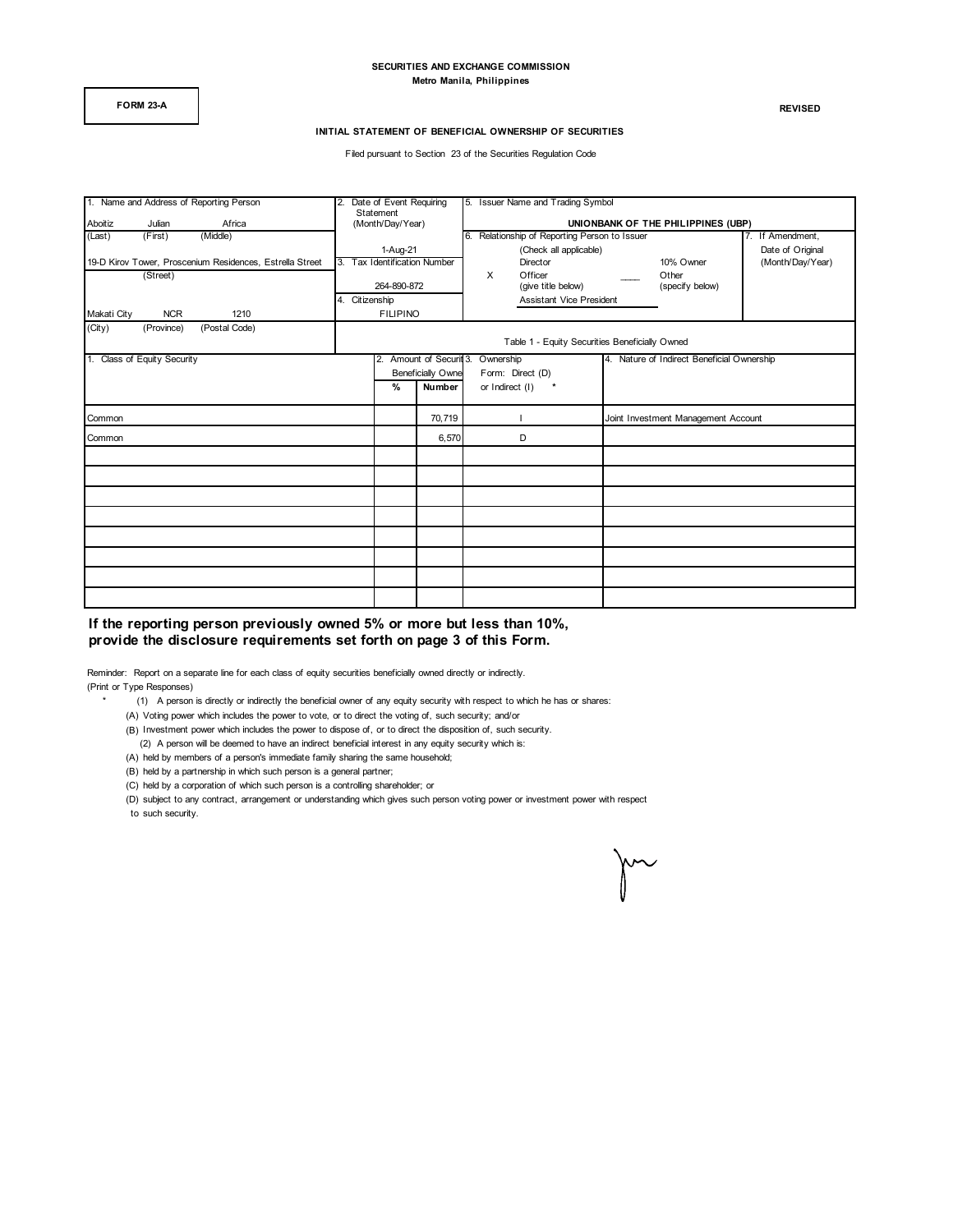# **FORM 23-A** (continued) Table II - Derivative Securities Beneficially Owned (e.g., warrants, options, convertible securities)

| 1. Derivative Security | 2. Date Exercisable<br>and Expiration Date<br>(Month/Day/Year)<br>Expiration<br>Date |           | 3. Title and Amount of Equity Securities<br>Underlying the Derivative Security<br>Title | 4. Conversion<br>or Exercise<br>Price of<br>Derivative<br>Security | 5. Ownership<br>Form of<br>Derivative<br>Security<br>Direct (D) or | 6. Nature of Indirect<br><b>Beneficial Ownership</b> |           |
|------------------------|--------------------------------------------------------------------------------------|-----------|-----------------------------------------------------------------------------------------|--------------------------------------------------------------------|--------------------------------------------------------------------|------------------------------------------------------|-----------|
|                        | Exercisable                                                                          | Date      |                                                                                         | Number of<br>Shares                                                |                                                                    | Indirect (I) *                                       |           |
| <b>NA</b>              | <b>NA</b>                                                                            | <b>NA</b> | <b>NA</b>                                                                               | <b>NA</b>                                                          | <b>NA</b>                                                          | <b>NA</b>                                            | <b>NA</b> |
|                        |                                                                                      |           |                                                                                         |                                                                    |                                                                    |                                                      |           |
|                        |                                                                                      |           |                                                                                         |                                                                    |                                                                    |                                                      |           |
|                        |                                                                                      |           |                                                                                         |                                                                    |                                                                    |                                                      |           |
|                        |                                                                                      |           |                                                                                         |                                                                    |                                                                    |                                                      |           |
|                        |                                                                                      |           |                                                                                         |                                                                    |                                                                    |                                                      |           |
|                        |                                                                                      |           |                                                                                         |                                                                    |                                                                    |                                                      |           |
|                        |                                                                                      |           |                                                                                         |                                                                    |                                                                    |                                                      |           |
|                        |                                                                                      |           |                                                                                         |                                                                    |                                                                    |                                                      |           |
|                        |                                                                                      |           |                                                                                         |                                                                    |                                                                    |                                                      |           |
|                        |                                                                                      |           |                                                                                         |                                                                    |                                                                    |                                                      |           |
|                        |                                                                                      |           |                                                                                         |                                                                    |                                                                    |                                                      |           |

Explanation of Responses:



Page 2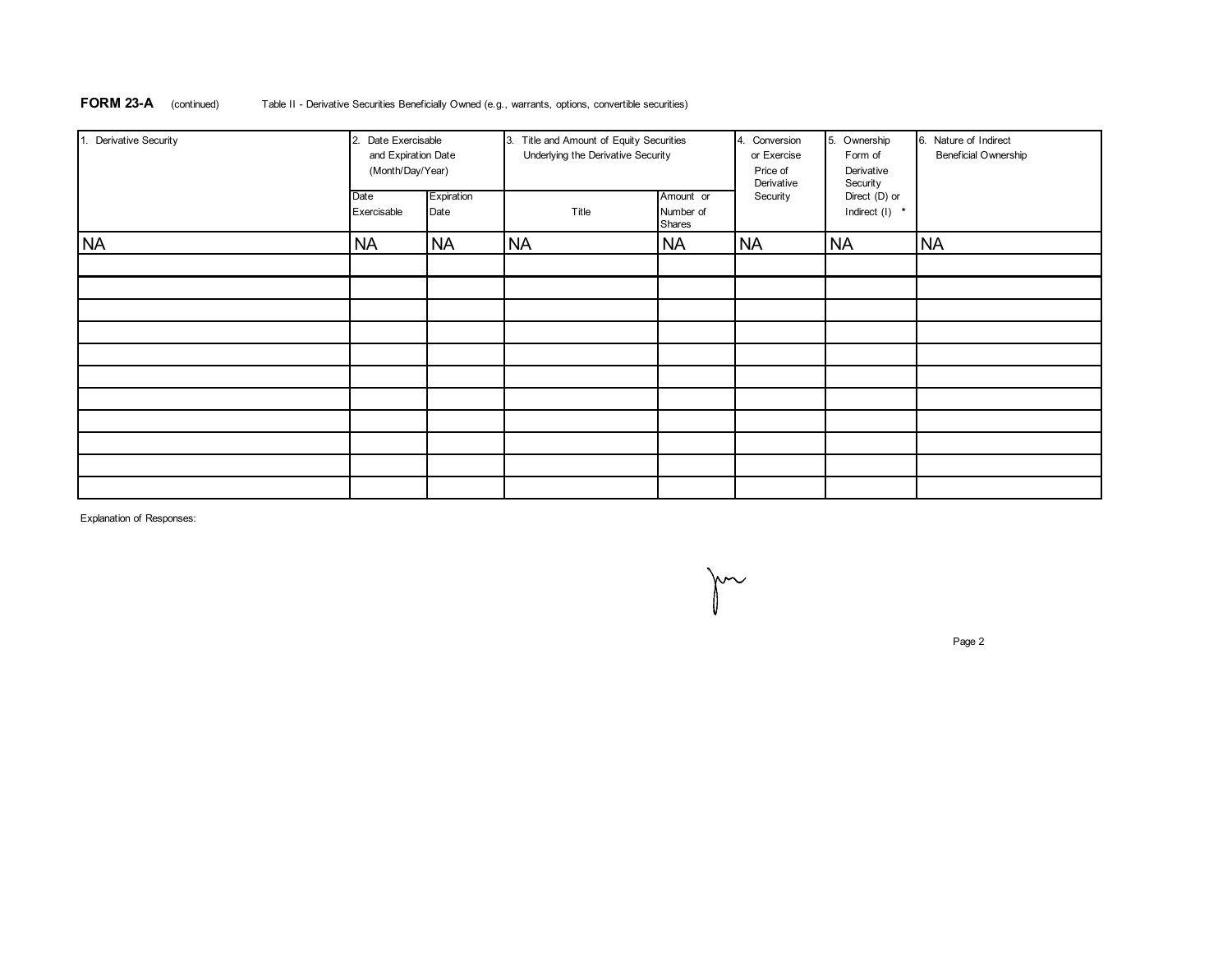# **FOR REPORTING PERSONS WHO PREVIOUSLY OWNED 5% OR MORE BUT LESS THAN 10% DISCLOSURE REQUIREMENTS**

#### **Item 1. Security and Issuer**

State the title of the class of equity securities to which this Form relates and the name and address of the principal executive offices of the issuer of such securities.

## **Item 2. Identity and Background**

If the person filing this Form is a corporation, partnership, syndicate or other group of persons, state its name, the province, country or other place of its organization, its principal business, the address of its principal office and the information required by (d) and (e) of this Item. If the person filing this statement is a natural person, provide the information specified in (a) through (f) of this Item with respect to such person(s).

- a. Name;
- b. Residence or business address;
- c. Present principal occupation or employment and the name, principal business and address of any corporation or other organization in which such employment is conducted;
- d. Whether or not, during the last five years, such person has been convicted in a criminal proceeding (excluding traffic violations or similar misdemeanors) and, if so, give the dates, nature of conviction, name and location of court, any penalty imposed, or other disposition of the case;
- e. Whether or not, during the last five years, such person was a party to a civil proceeding of a judicial or administrative body of competent jurisdiction, domestic or foreign, and as a result of such proceeding was or is subject to any order, judgment or decree, not subsequently reversed, suspended or vacated, permanently or temporarily enjoining, barring, suspending or otherwise limiting involvement in any type of business, securities, commodities or banking; and
- f. Citizenship.

## **Item 3. Purpose of Transaction**

State the purpose or purposes of the acquisition of securities of the issuer. Describe any plans or proposals which the reporting persons may have which relate to or would result in:

- a. The acquisition by any person of additional securities of the issuer, or the disposition of securities of the issuer;
- b. An extraordinary corporate transaction, such as a merger, reorganization or liquidation, involving the issuer or any of its subsidiaries;
- c. A sale or transfer of a material amount of assets of the issuer or of any of its subsidiaries;
- d. Any change in the present board of directors or management of the issuer, including any plans or proposals to change the number or term of directors or to fill any existing vacancies on the board;
- e. Any material change in the present capitalization or dividend policy of the issuer;
- f. Any other material change in the issuer's business or corporate structure;
- g. Changes in the issuer's charter, bylaws or instruments corresponding thereto or other actions which may impede the acquisition of control of the issuer by any person;
- h. Causing a class of securities of the issuer to be delisted from a securities exchange;
- i. Any action similar to any of those enumerated above.

## **Item 4. Interest in Securities of the Issuer**

a. State the aggregate number and percentage of the class of securities identified pursuant to Item 1 beneficially owned (identifying those shares which there is a right to acquire within thirty (30) days from the date of this report) by each person named in Item 2. The abovementioned information should also be furnished with respect to persons who, together with any of the persons named in Item 2, comprise a group.